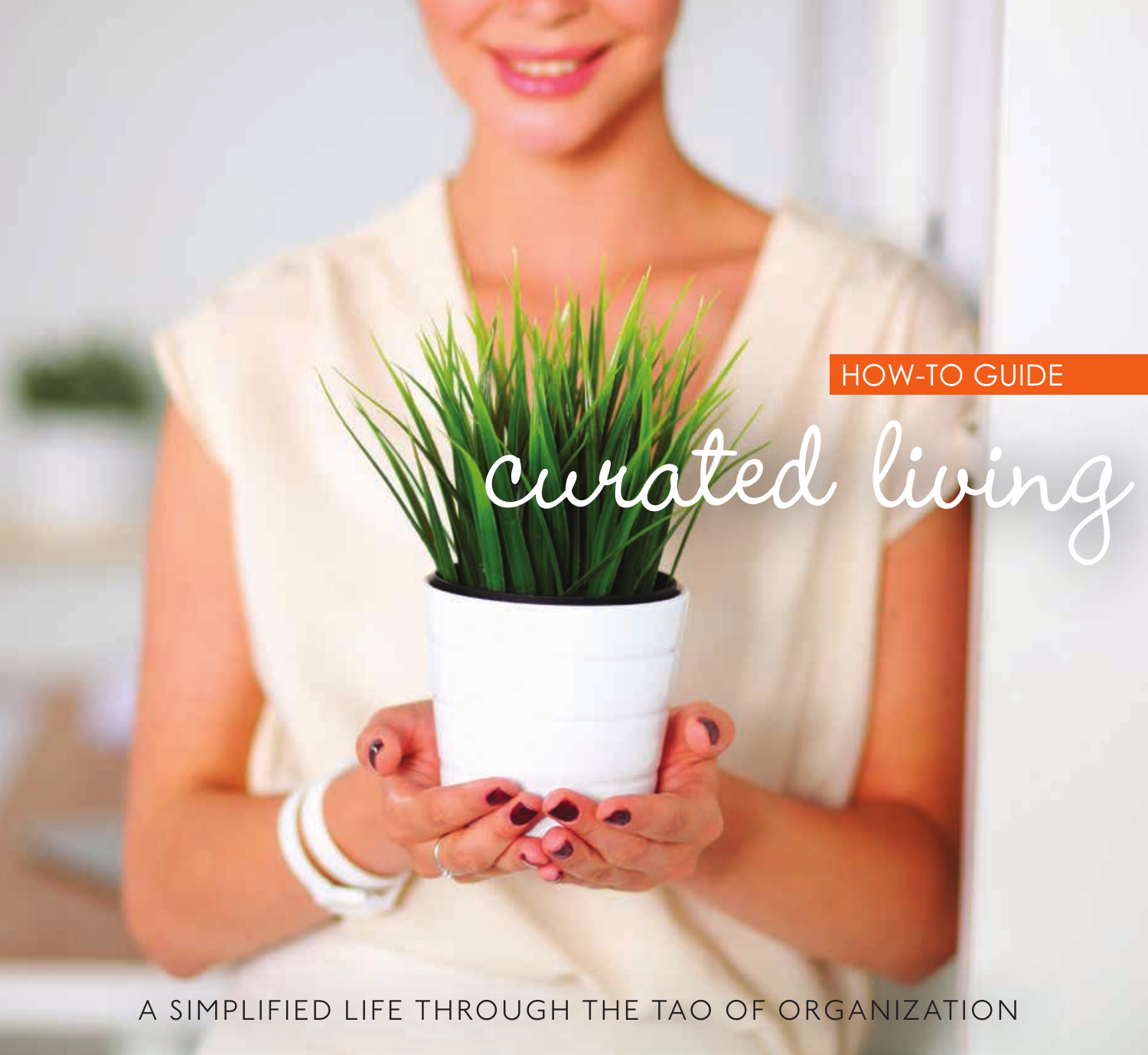Do you feel overwhelmed or stuck in a rut? Has your bucket list been calling your name, but you can't find the directions to the sky dive air strip? Did you actually lose your bucket list somewhere in a house full of clutter?

When we're overwhelmed and chaos reigns, we're often neglecting an important building block to harmony — being organized.

As published in The Journal of Neuroscience, researchers from Princeton University Neuroscience Institute found that clutter keeps you from being able to focus, and limits your ability to process information. Chaos is distracting and competes for your attention, breeding disharmony when your sights should be on more important things.

So take control of the chaos and simplify. Make your trek to "organization nirvana" a path to a peaceful and abundant life, and put your focus on the important things in life — like jumping out of airplanes.



#### **> An organized life promotes well-being**.

Minimizing stressors, which include clutter and disorganization, has a positive impact on daily life as well as quality sleep. Sleep, of course, is a necessity for happiness and well-being. It's no big secret that stress can lead to health problems — simplifying can help, and it is an easy fix. Frustration-proofing your space pays in peace.

**> Organization increases efficiency.** When you know exactly where things are, you'll have

more time for the important things in life, like spending it with family and friends, as well as nurturing your passions.

### **> Simplified living saves you money.**

Do you own things, or do they own you? A commitment to less clutter can keep you from making unneeded purchases. Has disorder caused you to misplace bills and pay late fees? Strive to create a safe place for your financial nuts and bolts. When your bottom line is affected, it's time for a change.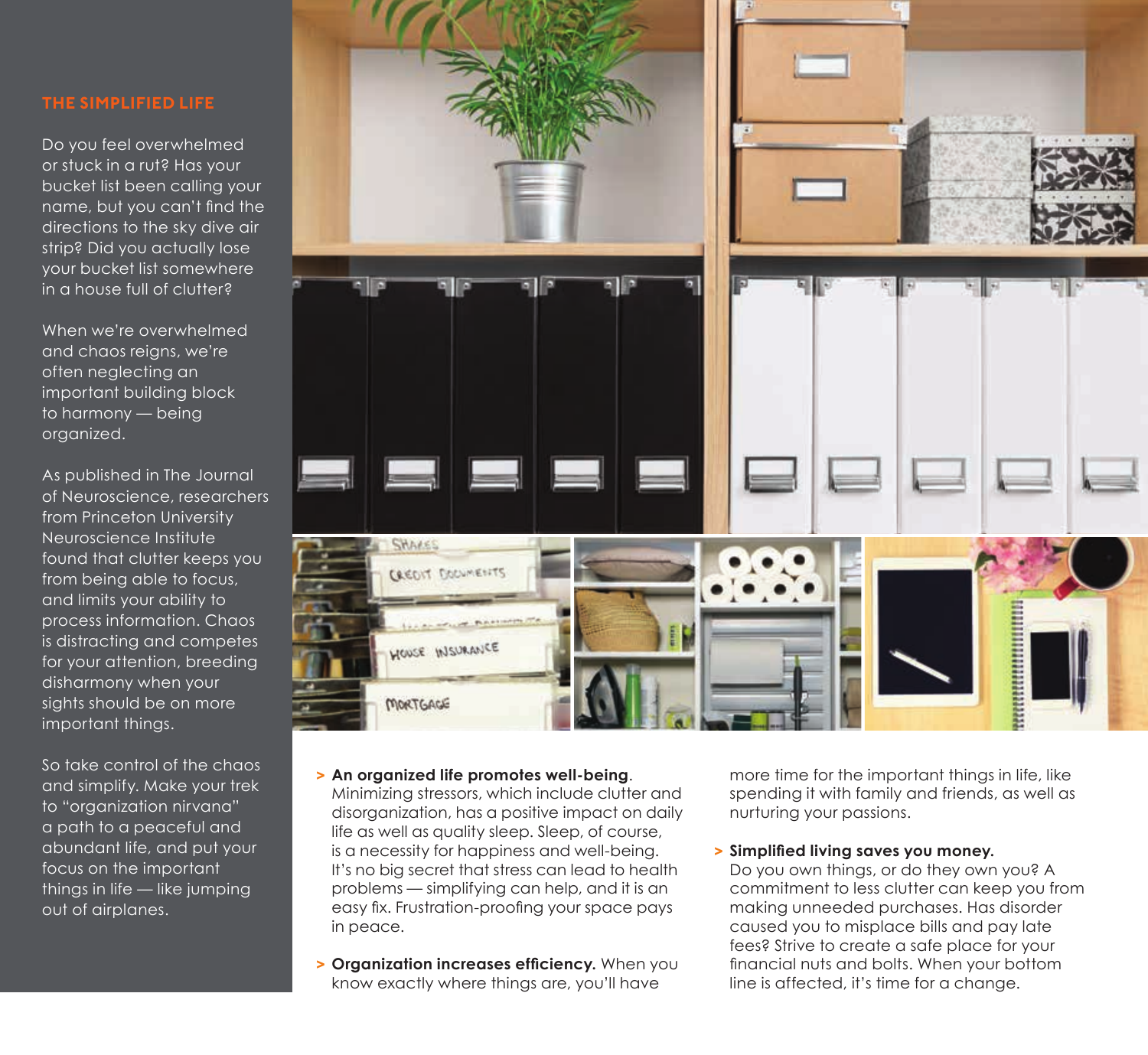

Kelaxing<br>espite

**The first place you open your eyes sets the tone for each new day. A serene and uncluttered bedroom promotes peaceful sleep and rejuvenation.** 

- **> Keep accessories and decor minimal and personally meaningful. If your bedroom has become a dumping ground, remove any clutter or storage that does not belong.**
- **> The bedroom closet should not be a hiding place for negativity. Assess what you really wear, and keep only what you love and what you feel good wearing. Say goodbye to the rest and donate to a local thrift store. You'll be doing two good deeds at once.**
- **> With the clutter cleared, organize the closet. First, hang the shorter items on one side (folded pants and shirts) and the longer ones on the other (dresses). This will clear up a swath of space under the short clothes, leaving the space open for things like a dresser or laundry hamper. Walk-in closets should be organized in a way Henry Ford would have approved of — assembly line-style. Begin with the clothes you first put on and end with items like coats, hats and accessories.**
- **> If you find yourself frustrated by tripping over your shoes, add hanging storage on the back of your closet door, shoe shelves or stow lesser-worn or seasonal footwear under the bed. Consider moving shoes out of the bedroom to a mudroom or entryway.**
- **> Oh, and how about a bowl for the change, keys and other things you pull from your pockets or purse at the end of the day? But don't forget to sort through it before it overflows.**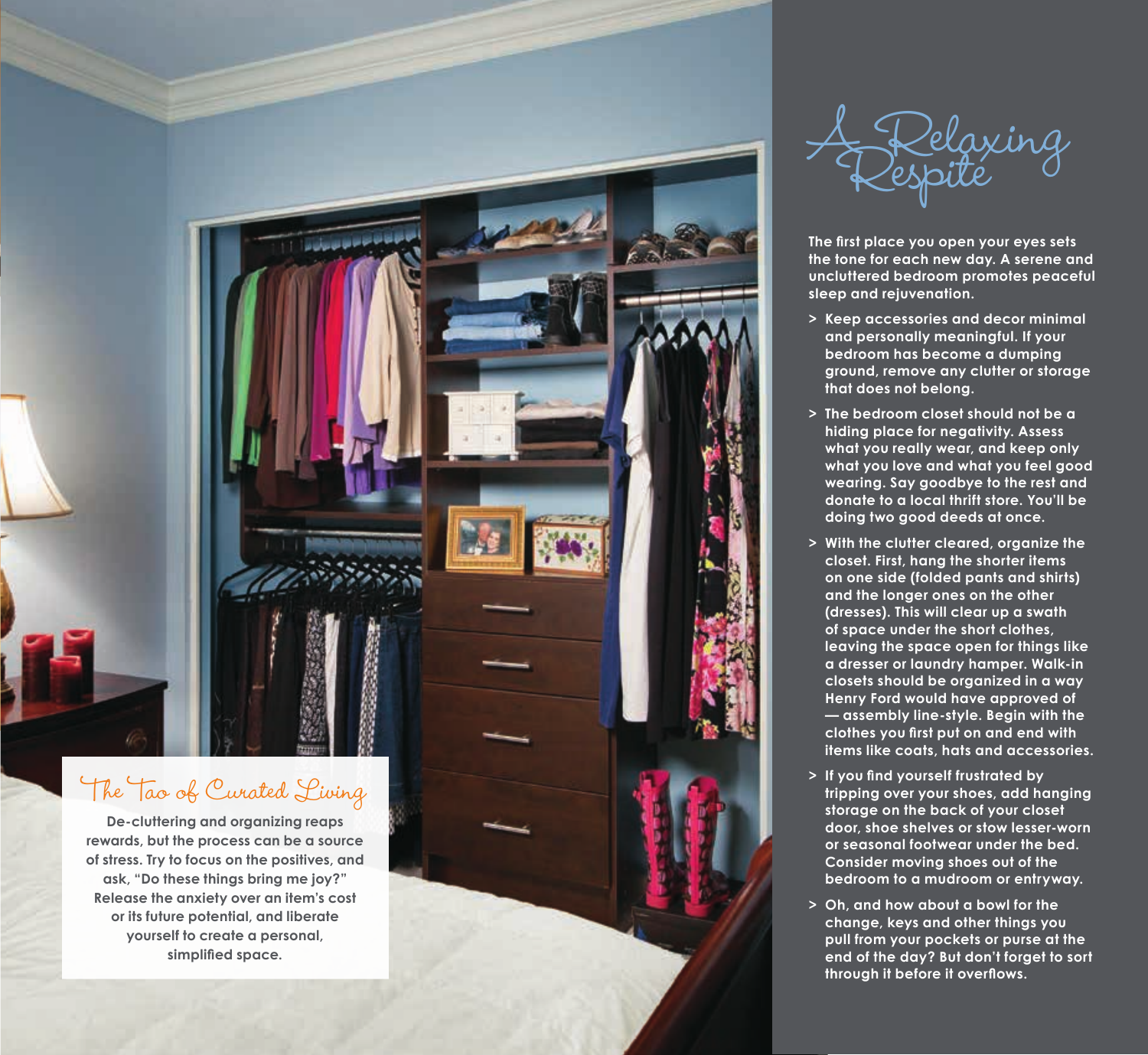

# Home Office

Whether you work from home, or just use your office to pay bills, a pleasant work space, free from needless clutter, fosters an environment for productivity and creativity. Feeling good in your office literally pays.

**> Central intelligence.** Those things you use the most — envelopes, checkbooks, stamps, etc. — should be kept together in a single, easy-to-reach location.

- **> Keep it clean.** Dust, cup rings, crumbs they all accumulate. Wipe down desks, keyboards and mice regularly.
- **> Paperless or near it.** Consider investing in a document scanner. You don't want to get rid of all your documents, but shaving down your paper isn't a bad thing. You will probably want to keep your manuals and warranties nearby in case of a home emergency — a trusty file drawer is good for these and any other documents you need to save.
- **> Mind your cords.** Phone chargers and other electronic accessories should be contained in a go-to place. Pesky wires such as power strips, extension cords and adapters can form a tangled mess, but there are products to keep them well managed or even camouflaged.
- **> Limit excess.** It's tempting to stock-up on office supplies, but purchase and store only what you have space to accommodate and what you will use in a reasonable time frame.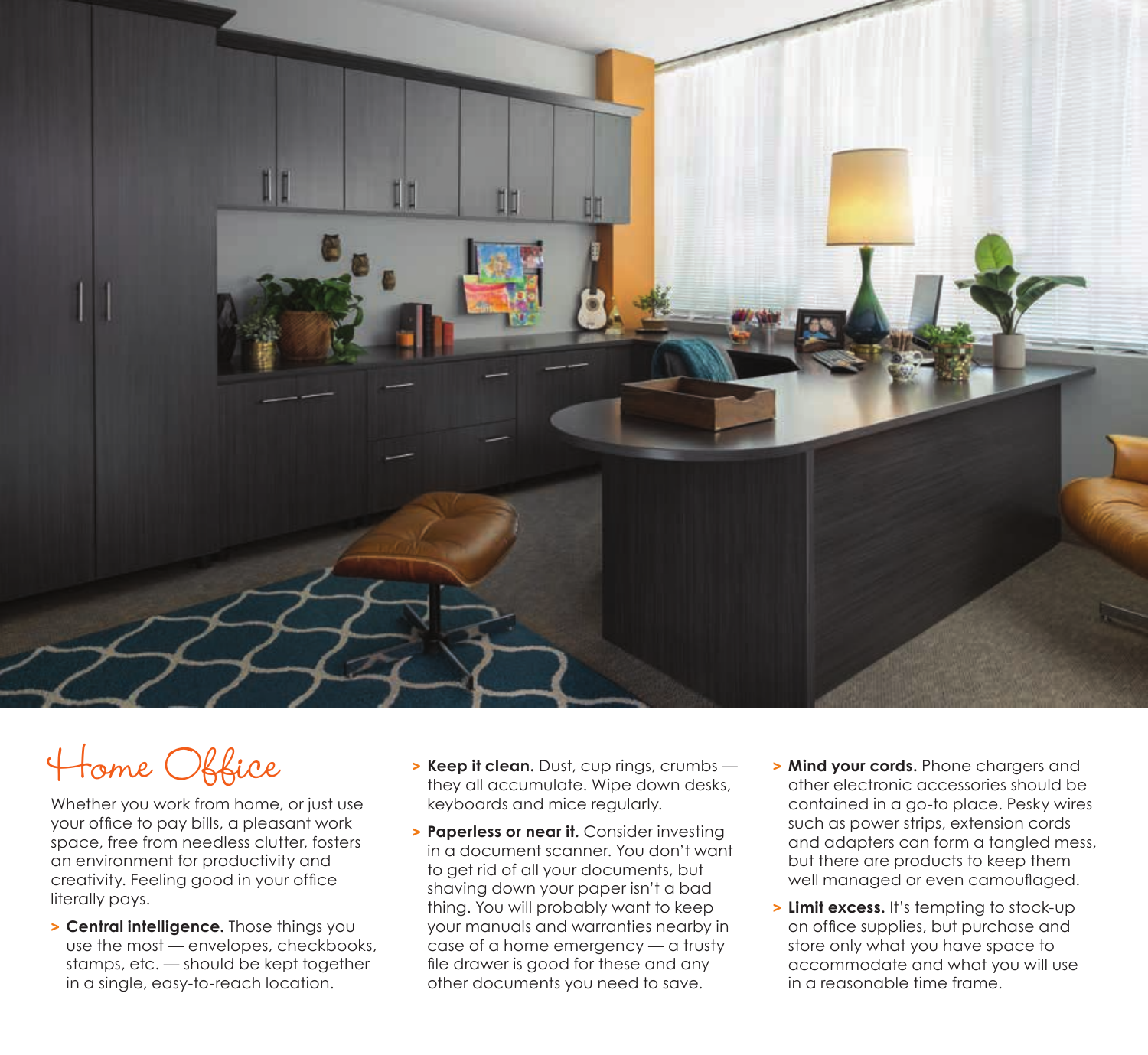

### **BATHROOM**

**Bathrooms are often cited as the least loved room in many homes. However, even the smallest bathroom can promote rejuvenation, and capture the peaceful, minimal aspects of a spa-like retreat.**

- **> Commit to keeping the space clean. Not only does this prevent the spread of infections or illness, it promotes relaxation and a sense of self-care. Your body and mind will thank you.**
- **> Decorate for harmony. Using uniform plastic bottles for things like shampoo and body wash can bring a classic and stylish vibe to a normally mismatched environment. Choose linens and accents that make you smile.**
- **> Remove all unused, unloved or expired personal products and prescriptions. If you're one to try many products, consider giving barely used items to friends or a local shelter. Stop remembering that unpleasant illness every time you open the medicine cabinet properly dispose of expired medicines in the garbage can or through a community "take back" program if available in your area.**
- **> Maximize storage. Narrow organizer trays and risers in the medicine cabinet can maximize space, too! Roll-out wire baskets under sinks or in linen closets can be used for any number of items, from a variety of toiletries to hair products. In small rooms, the back of doors are your friends. Install multiple towel bars on the back of the bathroom door or find an open wall for a hanging organizer.**

### **KITCHEN**

**Perhaps the hardest room to curate — especially if you're an avid cook. Keeping an eye on minimizing frustration and maximizing function can help with paring down.**

- **> What do you use most often?** Store those items in easy-to-reach locations. The pie pans you only use during the holidays can move to hard-to-reach shelves or the pantry. When it comes to organization, the most used items should get center stage.
- **> What do you love?** Know your go-to food creations. If you love to bake, keep flour, sugar and other staple ingredients and tools in one place.
- **> Too many things?** Grouping items by function makes it easier to locate in the throes of cooking chaos, and makes it easier to distinguish what items are worth keeping.
- **> Love recipes?** Cookbook collections can easily take over. Clip out and create a binder of your favorites. If you use online recipes, a holder for your smart phone or tablet is handy.
- **> What about waste?** Trash cans should be out of the way, but nearby. This includes recycling and compost bins. If keeping them emptied is a source of conflict, assign a rotating schedule among family members.